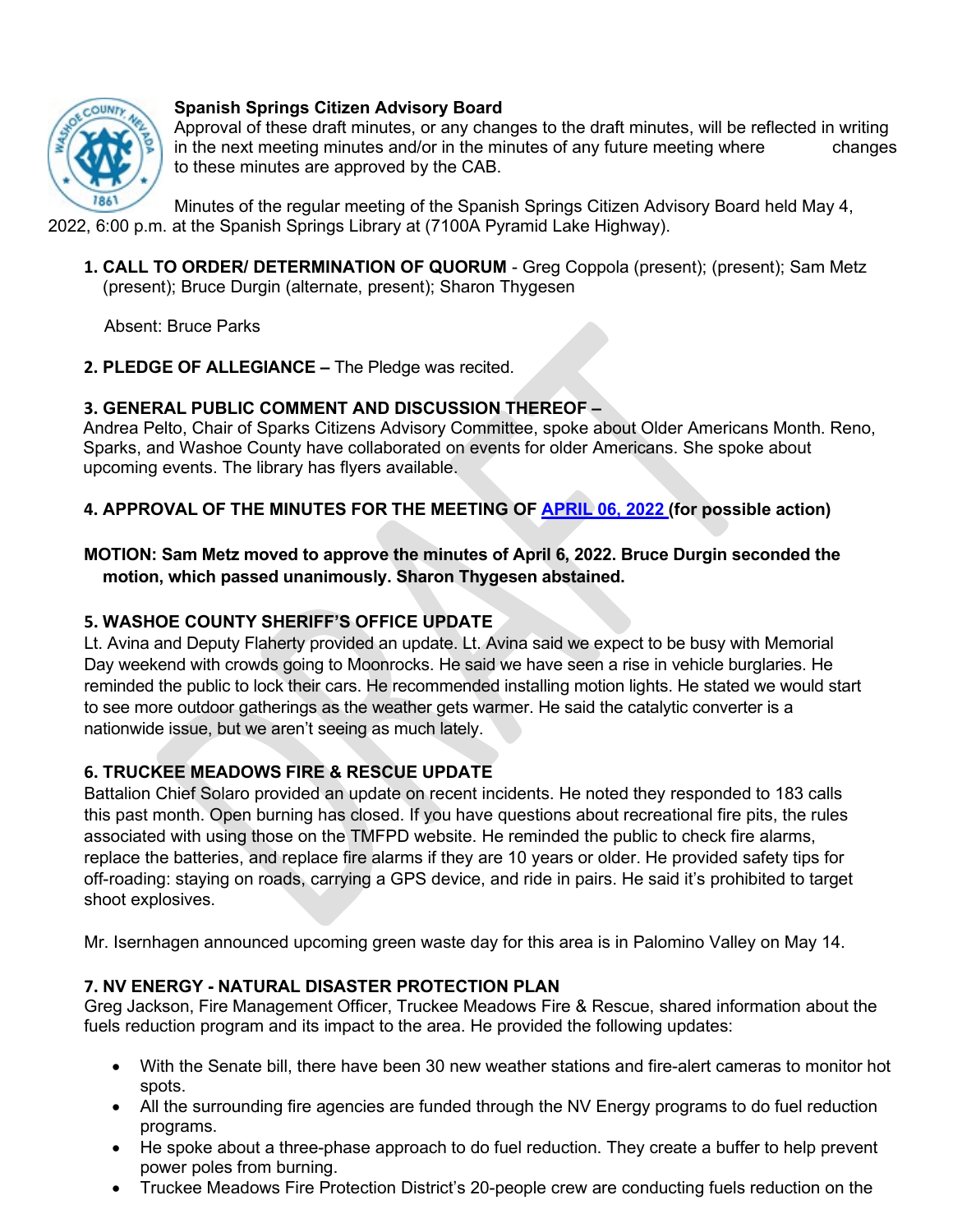210 power lines through Peavine and Palomino Valley.

- NV Energy hired a meteorologist to help with weather information. We can get a spot weather forecast.
- They are doing system hardening by looking at the infrastructure, evaluating, and putting some powerlines underground.
- He spoke about power outages during high wind events. He said outages could take a long because they have to inspect the line before re-energizing the power line.
- Current projects include two transmission lines over Verdi.
- The crews will be conducting fuels reduction but will respond to a fire.
- The goal is to treat 10,000 poles a year. He said it's time-consuming.

Andrea Caldwell asked if drones are used when they inspect the lines before turning the power back on. Mr. Jackson said there is a drone program, and staff reports to the area to conduct the inspection.

Mr. Metz asked about fire watch stations. Mr. Jackson said he could get him the information. He said they use existing radio towers to install a camera. They have one on Virginia peak. He said we have been doing prescribed burns, and we get notifications from the camera. It picks up the heat signature.

#### **8. BASIC FIRE BEHAVIOR, DEFENSIBLE SPACE, TMPFPD WILDLAND DIVISION OVERVIEW**

August Isernhagen, Division Chief, Truckee Meadows Fire & Rescue provided a presentation.

Mr. Metz inquired how someone would make a request for defensible space for those who live near power lines. Mr. Isernhagen advised him to call the TMFPD.

In response to public member's question, Mr. Isernhagen spoke about mutual aid agreements. She asked about evacuation information. Mr. Isernhagen said evacuation information would be posted on the Washoe County website. He encouraged them to follow social media pages – the Washoe County Emergency Manager is in charge of the evacuation order and process.

### **9. RECREATIONAL SHOOTING SAFETY**

Kim Dow, BLM, Sierra Front Field Office Manager, provided a PowerPoint presentation.

Mr. Metz said he received a comment from a public member requesting a pistol range. Ms. Dow recommended he include that in the survey. He asked if there was an opportunity for the local news could spread the word about Washoe Life. The representative from the Forest Service said we would share the information with the media. The target shooting survey will also be shared.

Gerry Eick said the off-roaders ignore the signs and go into live-fire range. He asked if there is additional education for non-shooters. Ms. Dow spoke about education in other counties that have helped notify hikers and riders they are approaching the range. Gerry Eick asked about fire investigation. Ms. Dow said we have a fire investigation team who can determine the cause of a fire. She said the cost is well over \$2million in target shooting fire starts.

Mark Newmann, HOA Highland Ranch, SVGID board member, requested to put Ms. Dow on the agenda to educate the citizens of Sun Valley.

#### **10. CHAIR/BOARD MEMBER ITEMS**

Mr. Metz said we have been working on efforts to keep the Advance Warning System flashing lights. He said we sent a letter to Christina Swallows from NDOT to attend the CAB. He said he would provide the status at the next meeting.

#### **11. GENERAL PUBLIC COMMENT AND DISCUSSION THEREOF**

Mark Neumann, SV CAB member, said we have all dealt with the removal of the Advance Warning Signals. NDOT decided to remove them per federal regulation. He said we have been going over it with